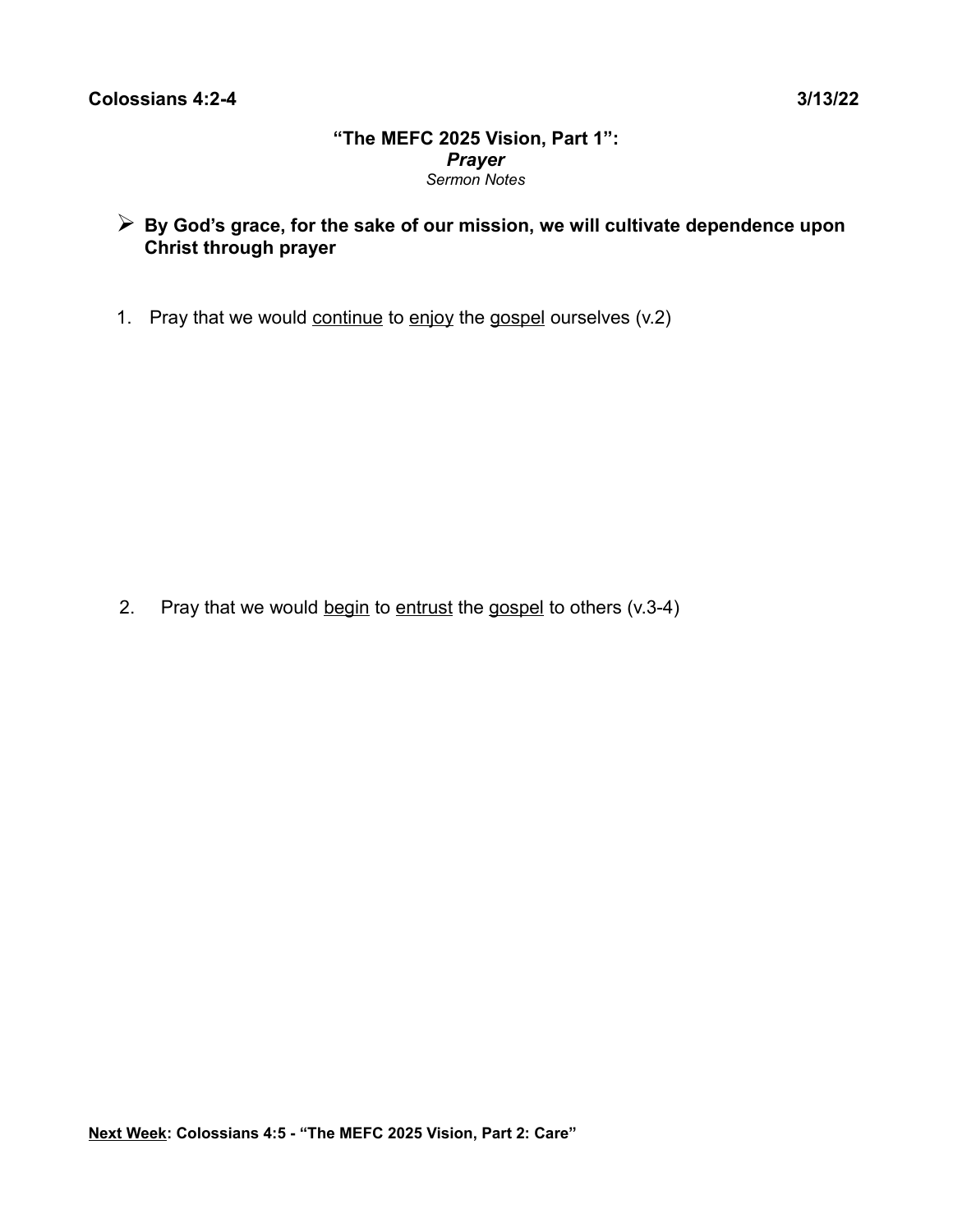# **MEFC Community Group Study Guide**

For the Week of March 13th - 19th

## **Getting Started**

[1](#page-1-0). Do you have a 'List of 5'?<sup>1</sup> If so, who's on it these days? If you don't have one, how come? Make sure that everyone gets a chance to share.

## **Digging Deeper**

2. Over the last month or two, how often have you prayed for the folks on your list? Honesty is always the best policy here, so let's be candid. Daily? Weekly? Monthly? Not at all?

# **Open your Bible to Romans 10:1…**

- 3. In Romans 10:1, the Apostle Paul: "Brothers, my heart's desire and prayer to God for them is that they may be saved." Glorious, isn't it? According to this verse, what drove Paul's prayer for his unregenerate kinsmen according to the flesh<sup>[2](#page-1-1)</sup>? How deeply held does a conviction have to be in order to genuinely say that it's your "heart's desire"? Would you say that it's your *heart's desire* that the people on your 'List of 5' be saved? Does your prayer for them reflect it? Explain.
- 4. When we pray for the unbelievers in our life, we are asking God to do what only he can do. Three prayers in particular are mission-critical: we want to be praying that the Holy Spirit will convict them concerning their sin (John 16:8-9), that the Father would be drawing them to Christ (John 6:44, 65), and for God to open doors for the gospel in their lives (Colossians 4:3). Do you often pray for these specific requests? Take some time right now to pray for these things for those on your lists in your group.
- 5. Sadly (but truly) one of the most tragic barriers to evangelism is our lack of interest in the lives of lost people. Due perhaps to our own busyness, lack of missional imagination, or love for others, we often fail to press into meaningful relationships with unbelievers because we're just not very curious about them and their story. But we can begin to address this in prayer. For example, how might we turn texts like Genesis 1:27; Psalm 8:5-8; and Psalm 139:13-14 into meaningful supplication before the Father first for ourselves and then on behalf of those who are far from him?

<span id="page-1-0"></span><sup>1</sup> For those who may be new to the concept, a 'List of 5' is a list of five people who don't know the Lord in your immediate sphere of influence that you are looking to impact for the sake of the gospel. They may be family members, neighbors, co-workers, classmates, or any other folks that you see on a regular basis. Though you are always welcome to have a list longer than five, for them to truly qualify for the top five you should be thinking about people who live within a reasonable distance from our church.

<span id="page-1-1"></span><sup>2</sup> This is the phrase that Paul uses to speak of unbelieving Jews within his web of relationships (see Romans 9:1-3).